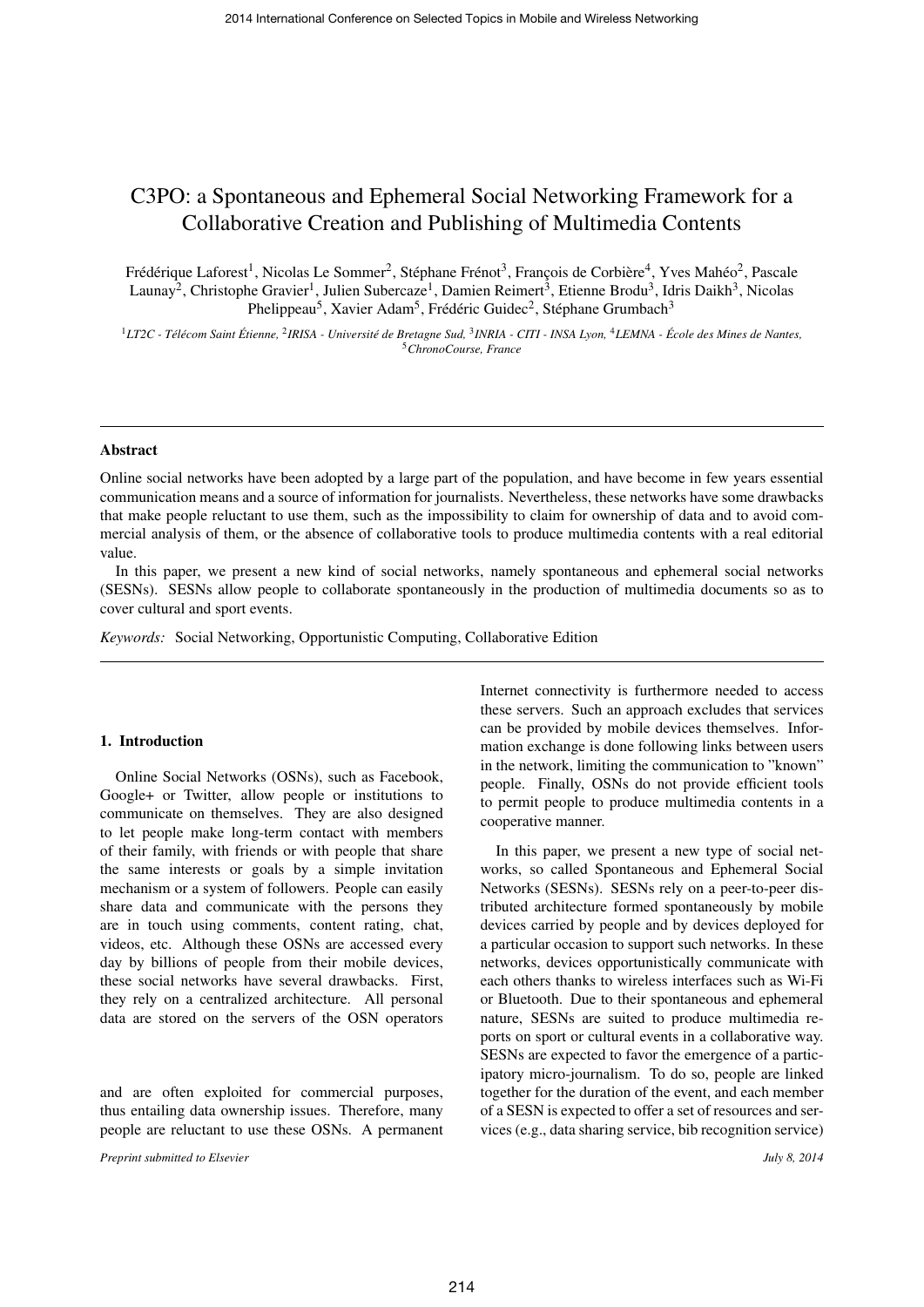

Figure 1: Illustration of a SESN dedicated to sport event reporting

to the other members. Members are provided with tools exploiting these data and services, and allowing them to collaborate on the production of multimedia reports. These data and reports are replicated on remote servers in order to ensure their lasting and their large diffusion after the end of the event. The multimedia contents produced by the SESN members are exchanged opportunistically and can be recommended by these members in order to ease the filtering and the retrieving of relevant contents. A SESN also provides mechanisms to incite users to share their own productions.

The next sections of this paper are organized as follows. Section 2 presents a practical scenario of usage of SESNs. Section 3 presents the main characteristics and challenges of SESNs. Related work is discussed in Section 4. Section 5 concludes this paper and describes our plan for future works.

# 2. Spontaneous and Ephemeral Social Networks: A Practical Example of Usage

In this section, we describe by example how a SESN can help at making reports on sport event like a marathon, and what such a social network can bring to people. For the sake of illustration, let us consider a marathoner, a spectator and a reporter, named respectively Mike, Lea and Thierry.

Mike is 20 years old. He runs with his smartphone to follow his performances (speed, calorie expenditure, etc.) with a dedicated application. He launched a service that transmits his position regularly. Using the SESN, he can hear voiced information on the position of friends or opponents. Sometimes, he publishes photos and videos taken with his GoPro camera in the SESN. At the end of the race, Mike writes small messages on the SESN (e.g., difficulties, sensations, health state). He is informed of the arrival of friends and usual opponents. He reads content posted by them in the SESN. He also

gets automatically all the contents that concern him (official time and ranking, photos and videos where he appears, etc.). When the event is finished, the SESN itself is closed, but most of the produced contents have been transfered to the organizer's web site. In the evening at home, he goes to this web site, reading or downloading photos, videos, organizers' comments or journalists' articles issued in the SESN.

Lea often drives her best friend Mike to marathons, but she does not run herself. As a spectator, she subscribes to the marathon SESN. She stands at the last km of the race. Other spectators provide photos, videos and messages at their relative location so she can follow Mike's race. She is also interested in general information on the marathon, posted by the organizer, journalists or other contributors. She does not hesitate to tag information with "like" when she has appreciated some posts. When competitors arrive at her location, she publishes in return as much information as she can about them. Lea publishes her photos with restricted rights, indicating that their commercial use require her explicit permission. The automatic bib recognition on photos service offered by the organizer is an appreciated service, even if she sometimes has to help the system by entering the number by hand. The tipping system in the SESN fills her virtual purse each time she publishes information. When other participants put "like" tags on the content she has provided, she gets additional tips. Her virtual purse allows her to get some goodies at the marathon organizer's desk. Still following her friend's race, Lea receives a warning when Mike arrives in her vicinity. She will not miss him as he passes.

Thierry is a journalist for the local newspaper, he quite always covers sport events in the local area. Entering the dedicated SESN, he has an inside view of the event happenings and relies on the participants posts to make his own opinion on the marathon. When organizers have accredited official reporters, Thierry uses the SESN to access their writings online. Thierry shares most of the photos taken with his professional camera within the SESN. Authoring rights can be put on his photos if he wants to get paid for photo reuse. Sometimes, Thierry does not have time to go to all sports events of the week-end. In the evening, he can go to the organizers' web sites to gather information.

Other profiles are interested in SESNs. Events organizers are often the initiators of SESNs for their events. Subcontractors of the event organizer are also involved, e.g. companies specialized in races timing, accredited official reporters, sponsors or communication staff provide content in the SESN. Computer scientists interested in data analysis can also provide dedicated ser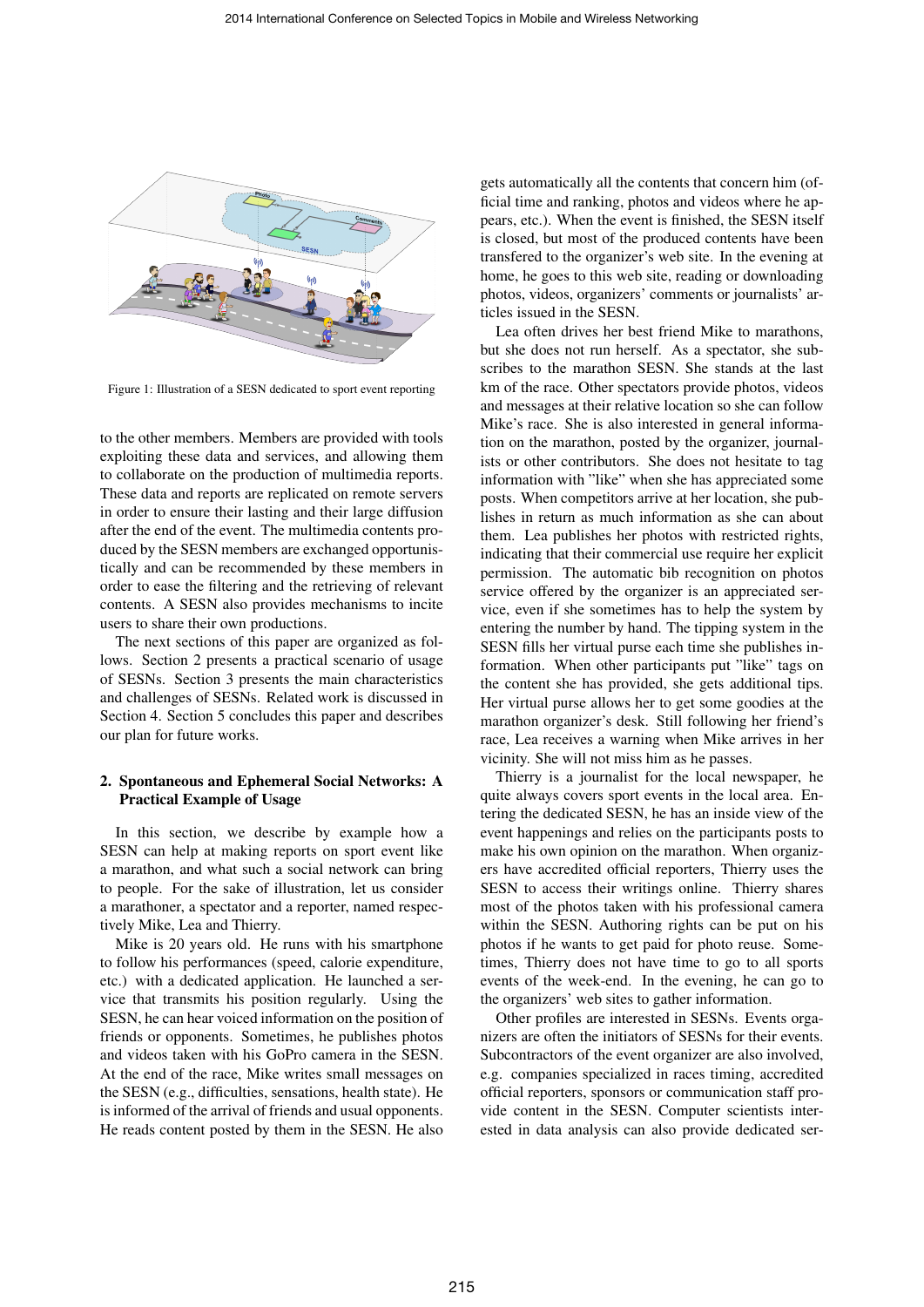vices, like the automatic identification of the bib of participants on photos, or the automatic construction of personal journals for participants etc.

# 3. Spontaneous and Ephemeral Social Networks: Definitions and Design Proposal

In this section, we first define the main notions and concepts considered in SESNs. Then, we present the general architecture of the C3PO framework, and we detail the main features of this one.

# *3.1. Definitions*

- A *SESN* is a social network that is limited in time and space and dedicated to a single event. A SESN can be created by a user of a mobile device that runs a C3PO-based application. The lifetime of a SESN is defined at its creation time. In most situations, the creation and the lifetime definition of a SESN will be achieved by organizer of an event. For example, a SESN is built for the 2015 Paris Marathon few hours before the beginning of the race, and is destroyed few hours after its end. A SESN is formed spontaneously by the devices carried by people who attend the event and by specific devices deployed to support such a network. A SESN is intended to be geographically limited to the area where the event takes place.
- *Members* of a SESN are users of mobile devices that attend the event related to this SESN. They provide resources and services in order to support the collaborative production of multimedia contents to make reports on this event. If a user has not received an announce from the creator of the SESN after a given time, he will no longer be considered as member of a SESN.
- *Resources and services* are offered by the members of a SESN in order to support the collaborative creation of multimedia contents. These services can be content sharing services, editorial services, ranking services ("like" mechanism) and processing services (e.g., face recognition, bib recognition). Members provide computation, communication, storage and energy resources.
- *Valuable and relevant contents* are multimedia contents (e.g., photos, videos, comments or reports) produced by the members of a SESN and that have been highly recommended by these ones. In order to ensure their lasting and their large diffusion, these contents are expected to be replicated



Figure 2: Architecture of the C3PO framework.

on an centralized infrastructure (organizer's Web site).

#### *3.2. General architecture of the C3PO framework*

The general architecture of the C3PO framework, whose a description is given in Figure 2, relies on the latest advances in mobile applications. It is composed of 4 main modules, called respectively NetMan, Opp-Com, OppServ and SocialNet. NetMan is responsible of the network management and of device discovery. The OppCom module implements the "store, carry and forward" principle, and provides opportunistic communications between the devices of a SESN. OppServ makes it possible to discover and to invoke the services offered in a SESN. Finally, the SocialNet module provides most of the mechanisms we have in traditional online social networks, such as data sharing, comment publishing, etc. SocialNet is implemented as a set of services that can be discovered and invoked using the OppServ module. SocialNet also provides specific services that enable the collaborative production of multimedia contents by members of a SESN. This framework is currently under development. We have also designed a proof-of-concept Android-based application that uses this framework.

# *3.3. Opportunistic Computing*

Each member of a SESN supports and contributes to this social network by providing a set of resources and services. These services are discovered and invoked using opportunistic networking techniques. In C3PO, each device is responsible for discovering the services offered in the SESN, and for maintaining their own list of services. The reactive discovery is usually achieved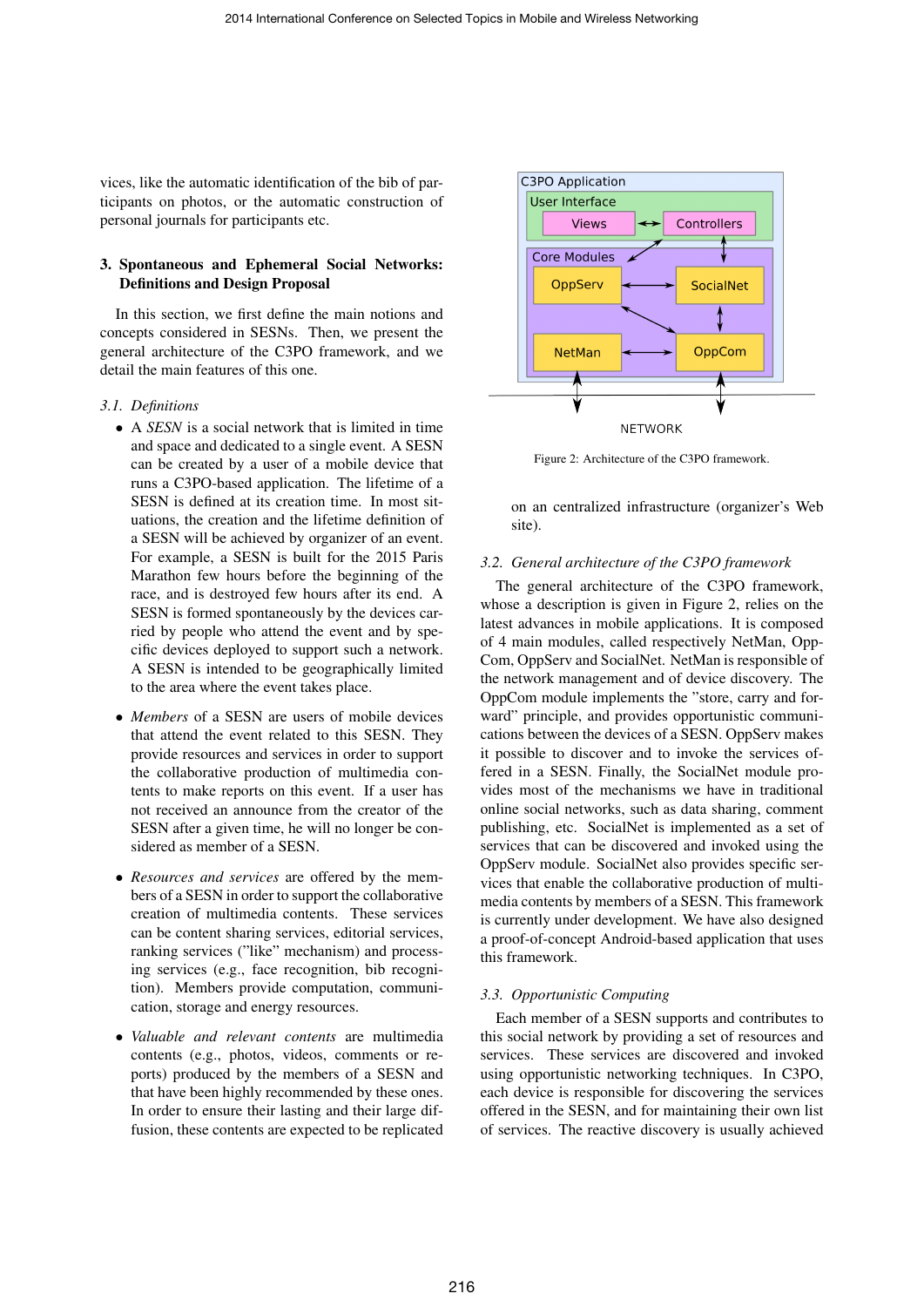when service providers broadcast service advertisements, while the proactive discovery occurs when service requesters broadcast services requests. Unicast and anycast service invocations are implemented in order to reduce the number of service requests disseminated in the network, and to improve the response time. Indeed, only one request is sent to invoke several providers at the same time.

In SESNs, services are provided using opportunistic communication to cope with connectivity disruptions due to the mobility of users and to the short communication range of the wireless interfaces. Thanks to these communications, the localization of members of a SESN is implicitly limited to the geographical area covered by the radio wireless interfaces of this collection of devices. When the event is finished, the members vanish and the network is destroyed automatically.

### *3.4. Content exchange*

Content exchange must be done in a fast and easy way. Exchanged contents are mainly small messages that look like tweets. They reference photos, short videos, texts. This rough material can be enhanced by some processing services, with comments given by participants, etc.

Content exchange is based on a push principle : the content creator sends his message to the SESN. Each message can be thrown to all the SESN participants or to specific targets within the SESN. It is highly similar to the Twitter publishing mechanism. We do not use permanent followers, since a user may use a new id for each spontaneous and ephemeral group he belongs to. As soon as a user enters a group he gets all messages posted to this SESN, in a way similar to IRC. When you leave the SESN you do not get any remaining messages. Yet, some messages, or referenced material may be ranked by users. These messages are regularly reposted on the SESN. Thus, when a user enters a SESN he gets both live messages and top messages that have been highly ranked by participants. It is a way to get top-stories among more casual information.

#### *3.5. Content recommendation*

Content recommendation is used to organize published content on participants' user interface. The recommendation technique is a hybrid between content recommendation and social recommendation. As users of the SESN are any people in the vicinity, no relationship between people exists at the start of the SESN. Also, no user profile is available. The only way to characterize users is to learn from their activity in the

SESN. Our content recommendation system thus will base its algorithm on three elements: activity traces, content popularity, and tags. Activity traces are built by observing the user service consumption; measures like duration of consultation or number of consultations of a specific message are used. Content popularity is built on exchanging information on the most viewed contents within the SESN network. Comments and tags are put by users when they have particularly appreciated a message. Tags are similar to the popular Facebook "like" feature. These tags and comments are used both in the content popularity measure and in the user's profile setting up.

# *3.6. Incentive mechanism*

So that SESNs can be adopted and used by a large number of people, several features must be taken into account. The success of such social networks mainly depends on quality of the applications dedicated to these networks, but also on the quality of the information and the services offered in these networks [1]. Members' motivation to use SESNs is intrinsically dependent of this quality. Information quality is a multidimensional concept that depends of the context of use [2]. Each SESN is evaluated by its members on its ability to provide information that is fit for use [3]. Relevance, timeliness and quantity of published contents in the SESN are defined as the three main dimensions for the evaluation of a SESN. Moreover, motivations of SESN members can be intrinsic and/or extrinsic [4]. Intrinsic motivations refer to enjoyment-based and community-based motivations. Extrinsic motivations refer to recognition mechanisms (payoffs, social motivations). In order to favor the adoption of SESN by people, incentive mechanisms are envisioned (publication of the most popular contents and their owners, invitations to meet an athlete, tickets for next events, etc.). A content assessment system will be built, in which organizers and/or journalists will be able to choose among a set of criteria in order to nominate the most valuable contents and members in the SESN.

# 4. Related Work

Nowadays, it exists a plethora of social networks (see the non exhaustive list on Wikipedia [5]). Most of them rely on a centralized architecture and require connectivity to the Internet. Over the last years, decentralized social networks have been studied and developed by researchers and non-academic open source projects. Diaspora [6] is a popular open source decentralized on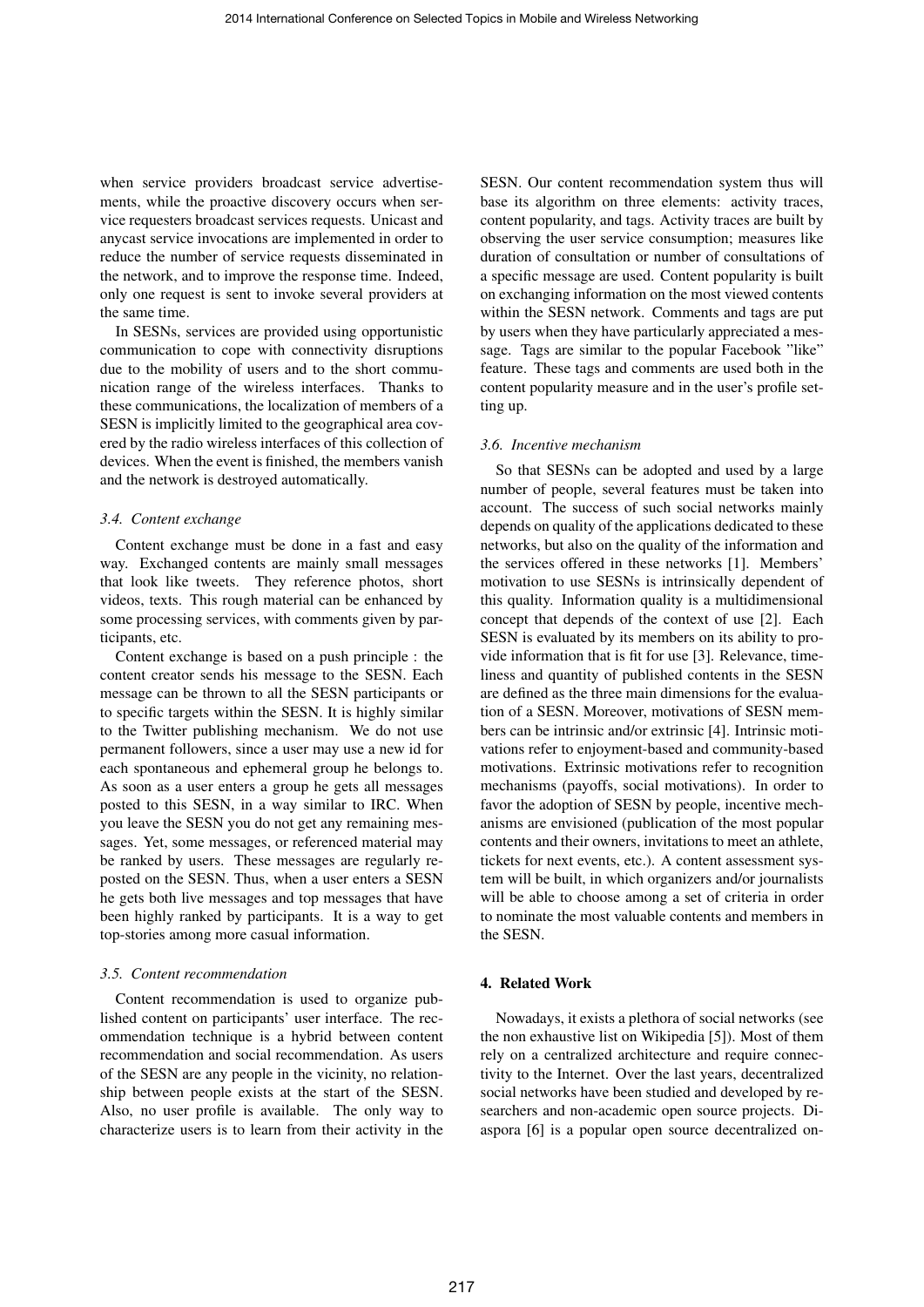line social network based on multiple small independent servers. Several academic research works have addressed privacy issues in decentralized online social networks, such as LifeSocial [7] Safebook [8], Peer-SoN [9], MyNet [10] and Sodensson [11], but none of them have considered social networks formed spontaneously by a set of mobile devices.

Data sharing in opportunistic networks have been studied in projects Haggle<sup>1</sup>, Sarah<sup>2</sup>, PodNet<sup>3</sup>, Social-Net<sup>4</sup>, Crowd<sup>5</sup> and Scampi<sup>6</sup>. Haggle [12] takes advantage of contact opportunities and of device mobility in order to follow the "store, carry and forward" principle in the communication between devices. Haggle, Pod-Net and Crowd implements a publish/subscribe model, where users can express their interests via keywords and receive content items accordingly. PodNet extends the OSNs to opportunistic networks [13]. In Crowd [14], multimedia contents are exchanged via an online Web portal through Wi-Fi hotspots. SocialNet mainly aims at detecting the social links between people to improve the opportunistic forwarding of contents. Social links rely on community memberships, history of contacts, recurrent mobility patterns and/or user interests.

In C3PO, people implicitly express their common interests by physically attending sport or cultural events, and by being members of the SESNs dedicated to these events. Due to the ephemeral nature of the SESNs, the exploitation of information such as the history of contacts or the recurrent mobility patterns is not relevant. Projects Sarah and Scampi [15] both have defined a middleware platform to support communication and service provision in opportunistic networks. They have also implemented Android applications based on these middleware platforms [16]. Sarah allows to discover neighbors, manage a list of contacts, exchange contents in a secure manner. Nevertheless, none of these projects provides incentive tools to support a collaborative production of rich multimedia contents during ephemeral events.

#### 5. Conclusion

In this paper, we have defined the concept of Spontaneous and Ephemeral Social Networks. We have shown

presentation.shtml

 $3$ http://www.podnet.ee.ethz.ch/

<sup>4</sup>http://www.social-nets.eu/

their main difference with the traditional social networks, including peer-to-peer based architecture, opportunistic communication, event-related location and time limits, services dedicated to collaborative reporting so as to support micro-journalism from the crowd. The corresponding social networks are created by chance and vanish as people leave the event location. Created contents are persisted on external systems. Scientific locks concern the opportunistic network support for services, the recommendation of contents to members and the definition of an incentive mechanism that boosts the collaborative reporting.

A prototype dedicated to the reporting and the promotion of sport events is currently under development. The objective is to experiment this prototype in real situations, and to have a feedback in order to improve it, and to show how SESNs can contribute to support the micro journalism of the future.

#### Acknowledgements

This work is done in project C3PO. This project is supported by the French ANR (Agence Nationale de la Recherche) under contract ANR-13-CORD-0005. http://www.c3po-anr.fr/

### References

- [1] W. H. DeLone, E. R. McLean, The DeLone and McLean Model of Information Systems Success: A Ten-Year Update, Journal of Management Information Systems 19 (4) (2003) 9–30.
- [2] R. Wang, D. Strong, Beyond accuracy: what data quality means to data consumers, Journal of Management Information Systems 12 (4) (1996) 5–34.
- [3] G. Kane, S. Ransbotham, Codification and collaboration: Information quality in social media, in: International Conference on Information Systems (ICIS), Orlando, USA, 2012.
- [4] R. M. F. E. Geiger, D., M. Schader, Crowdsourcing information systems - definition, typology and design, in: International Conference on Information Systems (ICIS), Orlando, USA, 2012.
- [5] Wikipedia, List of Online Social Networks, https://en.wikipedia.org/wiki/List\_of\_social\_networking\_websites.
- [6] Diaspora Web Site, https://joindiaspora.com.
- [7] K. Graffi, S. Podrajanski, P. Mukherjee, A. Kovacevic, R. Steinmetz, A distributed platform for multimedia communities, in: Tenth IEEE International Symposium on Multimedia (ISM 2008), 2008, pp. 208–213.
- [8] L. A. Cutillo, R. Molva, T. Strufe, Safebook: A Privacypreserving Online Social Network Leveraging on Real-life Trust, IEEE Communication Magazine 47 (12) (2009) 94–101.
- [9] S. Buchegger, D. Schiöberg, L.-H. Vu, A. Datta, Peerson: P2p social networking: Early experiences and insights, in: Proceedings of the Second ACM EuroSys Workshop on Social Network Systems, ACM, Nuremberg, Germany, 2009, pp. 46–52.
- [10] D. Kalofonos, Z. Antoniou, F. Reynolds, M. Van-Kleek, J. Strauss, P. Wisner, Mynet: A platform for secure p2p personal and social networking services, in: Sixth Annual IEEE

<sup>1</sup>http://www.haggleproject.org/

 $^{2}$ http://www-valoria.univ-ubs.fr/SARAH/

 $5$ http://anr-crowd.lip6.fr/

<sup>6</sup>http://www.ict-scampi.eu/